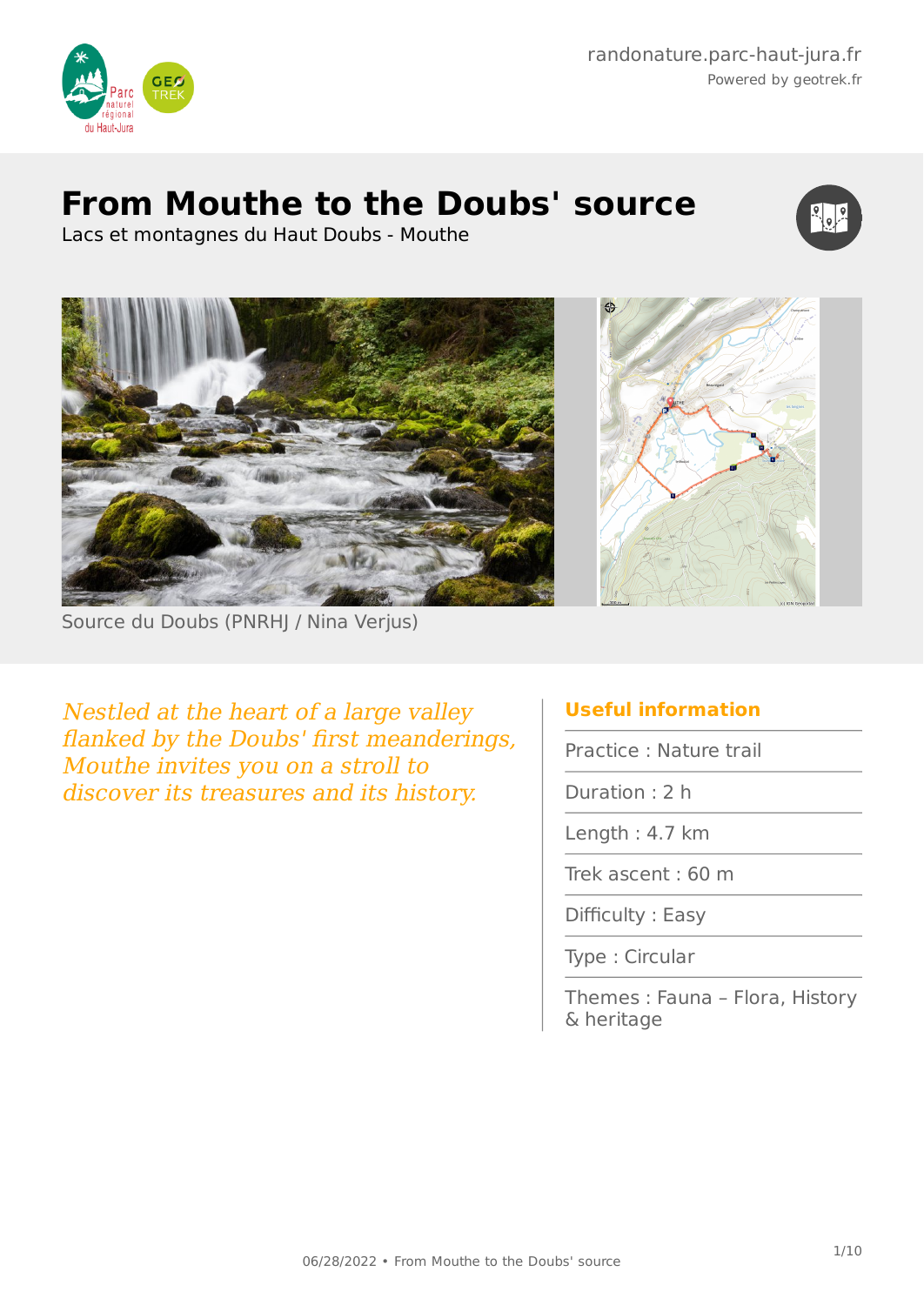# **Trek**

Departure : Mouthe Arrival : Mouthe Markings : GR® (Long distance)  $G$  GTJ Pédestre (Jura cross-country hiking route)  $\equiv$ PR® (Walking & hiking trail)

From the town hall, this circuit leads you step-by-step from the village's origins to its life today, with stops at the source of the Doubs and the Moutat peat bog, two of this area's jewels. A fold-out, available at the Tourist Office, provides details of the trail, punctuated by ten interpretive signs:

- Slice of history
- From Saint Simon to today
- The juvenile Doubs •
- The two clowns of the source
- The Doubs' mysterious source •
- At its centre runs a river ...
- Here once stood a mill
- An ice girl
- A cold that rhymes with pleasure
- Life in the village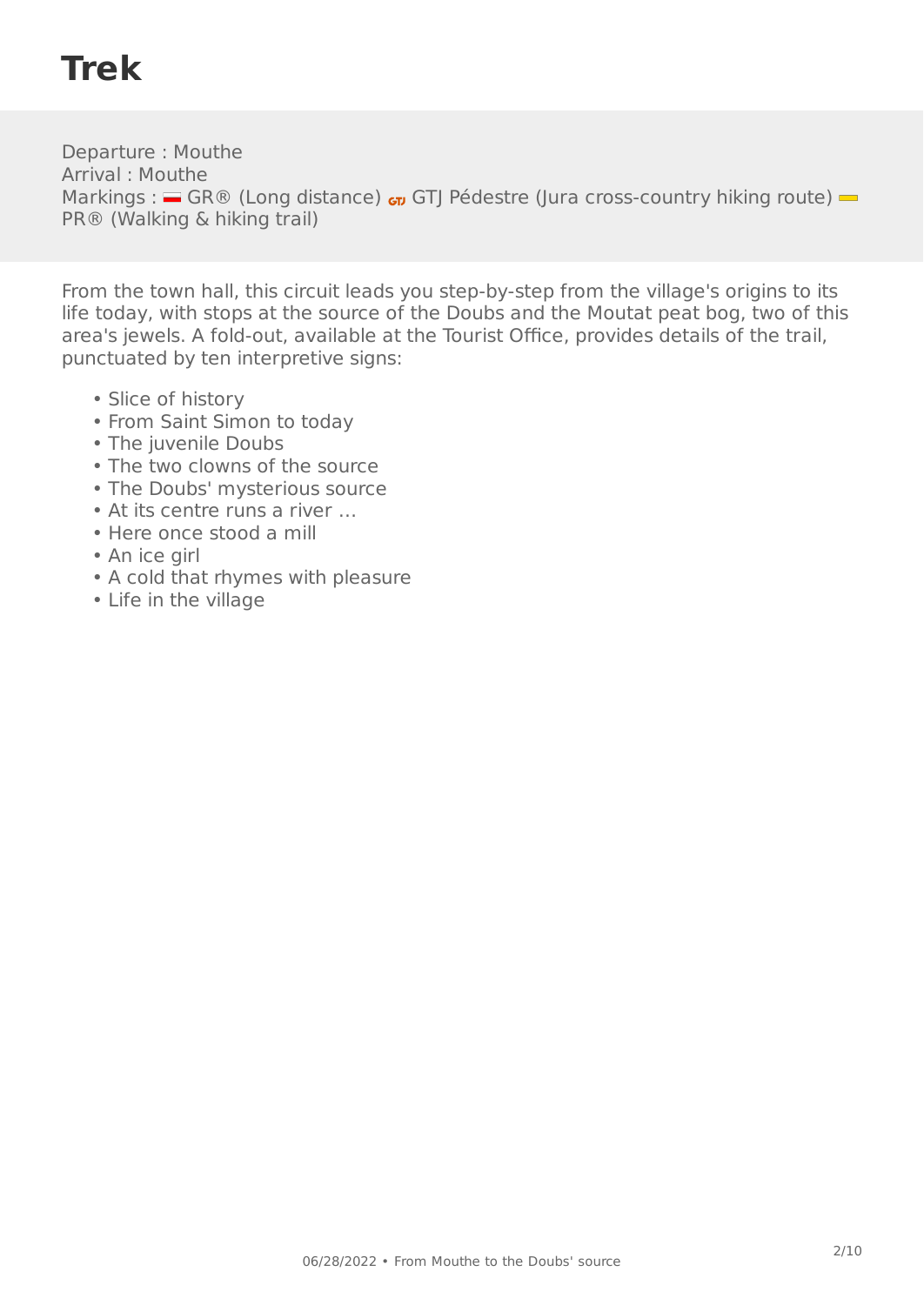# **On your path...**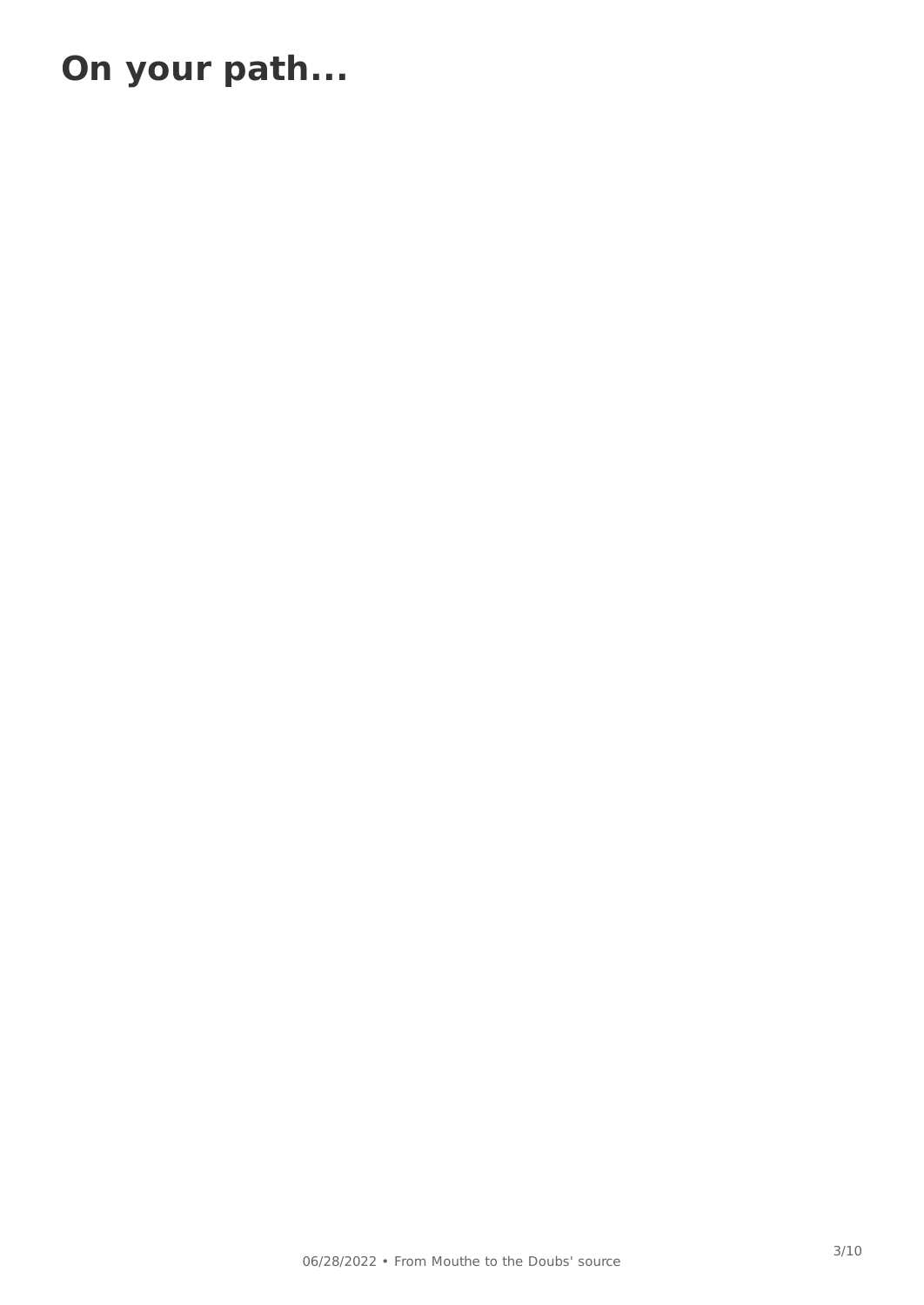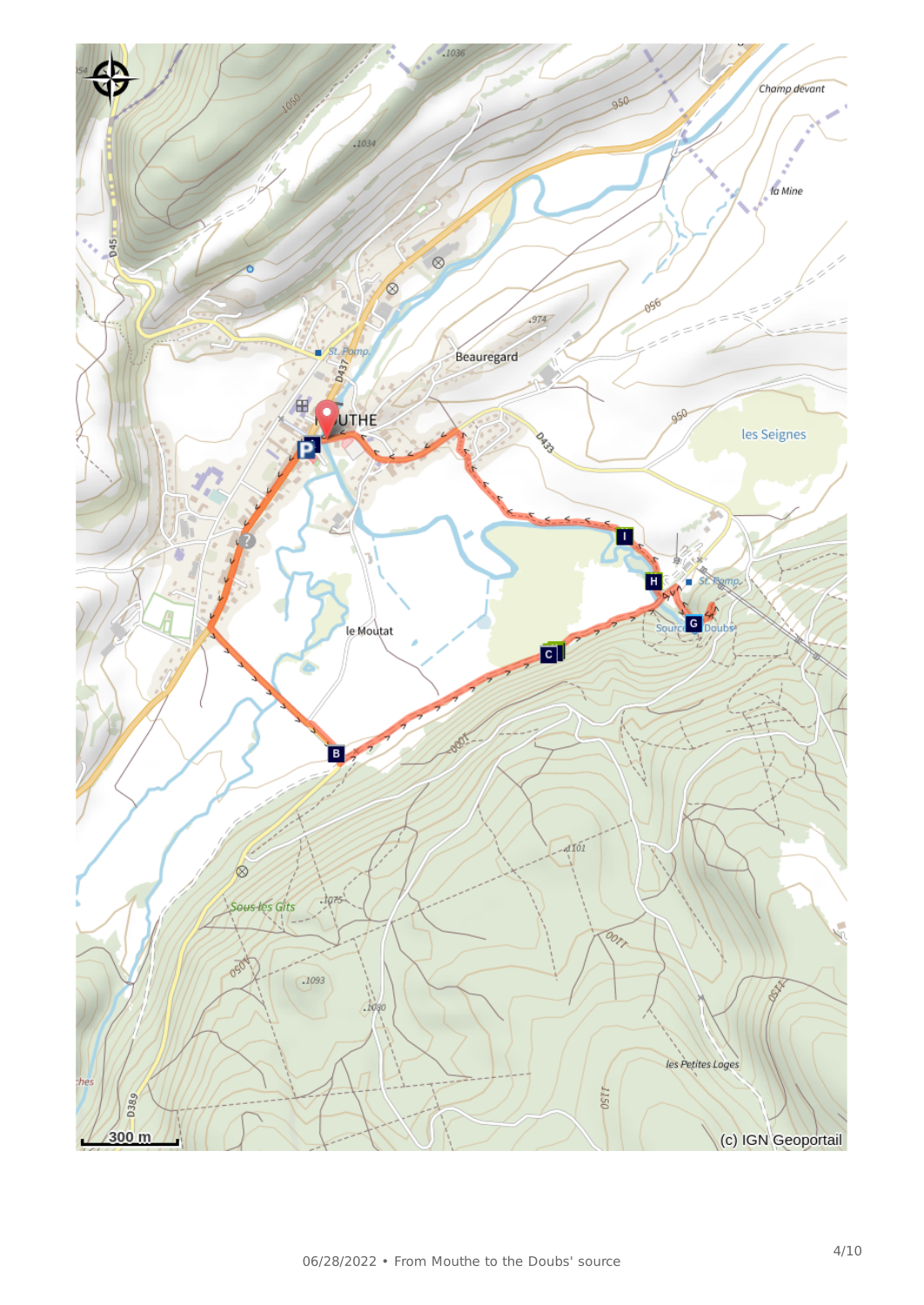Mouthe Town Hall (A) The Transjurassienne (B) Exploitation of the peat by Man (C) Peat moss (D) The moorland clouded yellow, inseparable from its peat bogs (E) The source of the Doubs (G) The Dipper (H) The grey wagtail (I)

The Moutat peat bog (F)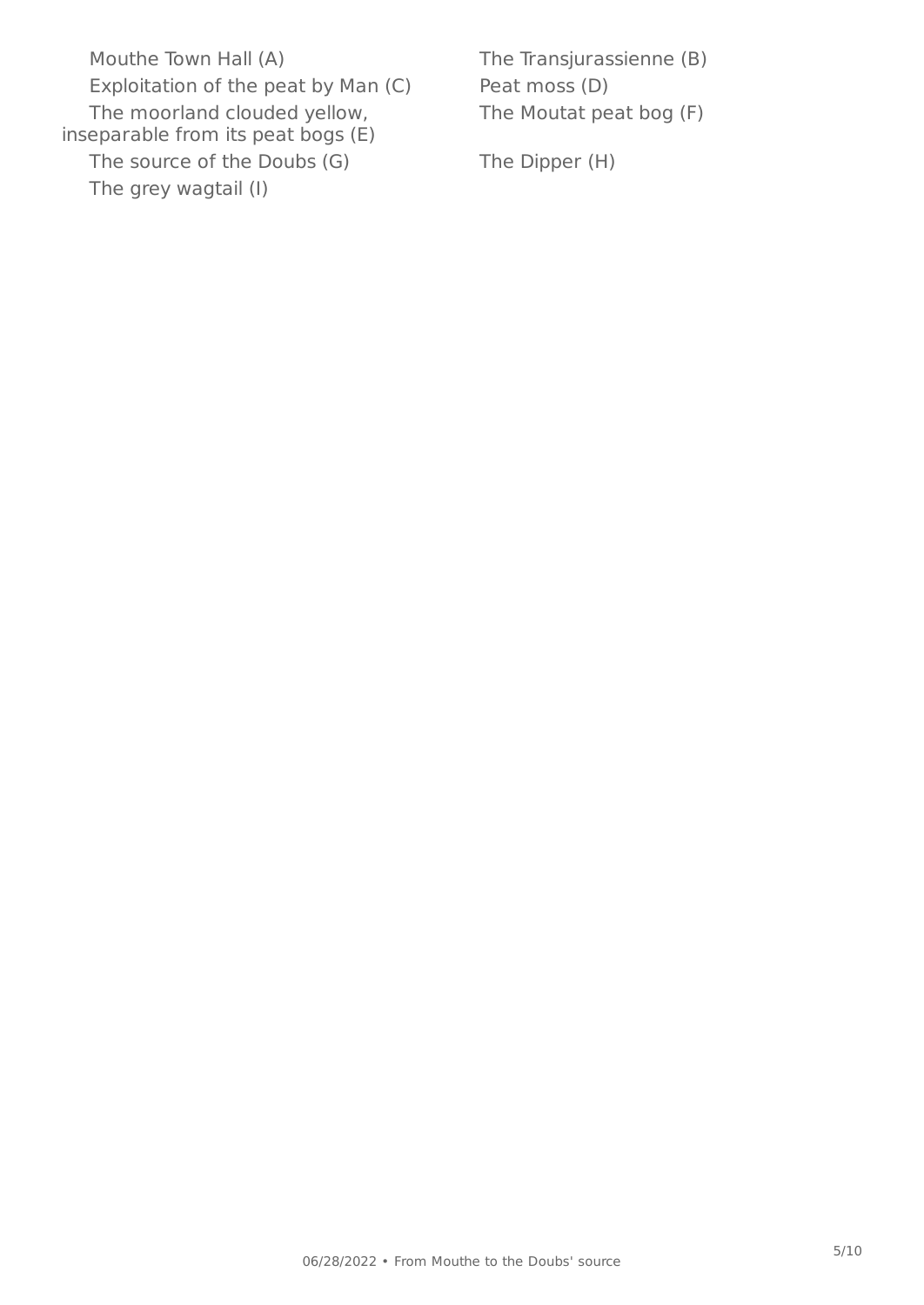# **All useful information**

# **Advices**

Bask in the Moutat peat bog's mysterious atmosphere from the safety of the boardwalk.

This trail passes through private property pastures with livestock and forest paths. To respect the owners and farmers granting you passage, and for the security of livestock and wild fauna, we ask that you remain on the waymarked paths. Use the adapted passageways to get across fencing and be sure to close gateways behind you. Please keep your dog on a lead if you have one.

Wild flowers are beautiful, they may be rare and protected and often wilt quickly. Do not pick them! They will delight the next hikers.

In case of forest works (felling, skidding, etc.), for your safety, know when to stop and turn around.

#### **Altimetric profile**



Min elevation 934 m Max elevation 971 m

#### **Transports**

To visit and get about in the High-Jura, visit [www.reshaut-jura.fr](http://www.reshaut-jura.fr/), the ecomobility portal listing all means of transport within the Park.

#### **Access**

28 km north of Saint-Laurent-en-Grandvaux via the D 437 through Foncine-le-Haut, and 30 km from Pontarlier via the N 57, followed by the D 437 through Labergement-Saint-Marie.

#### **Advised parking**

In front of the Town Hall, or on the main road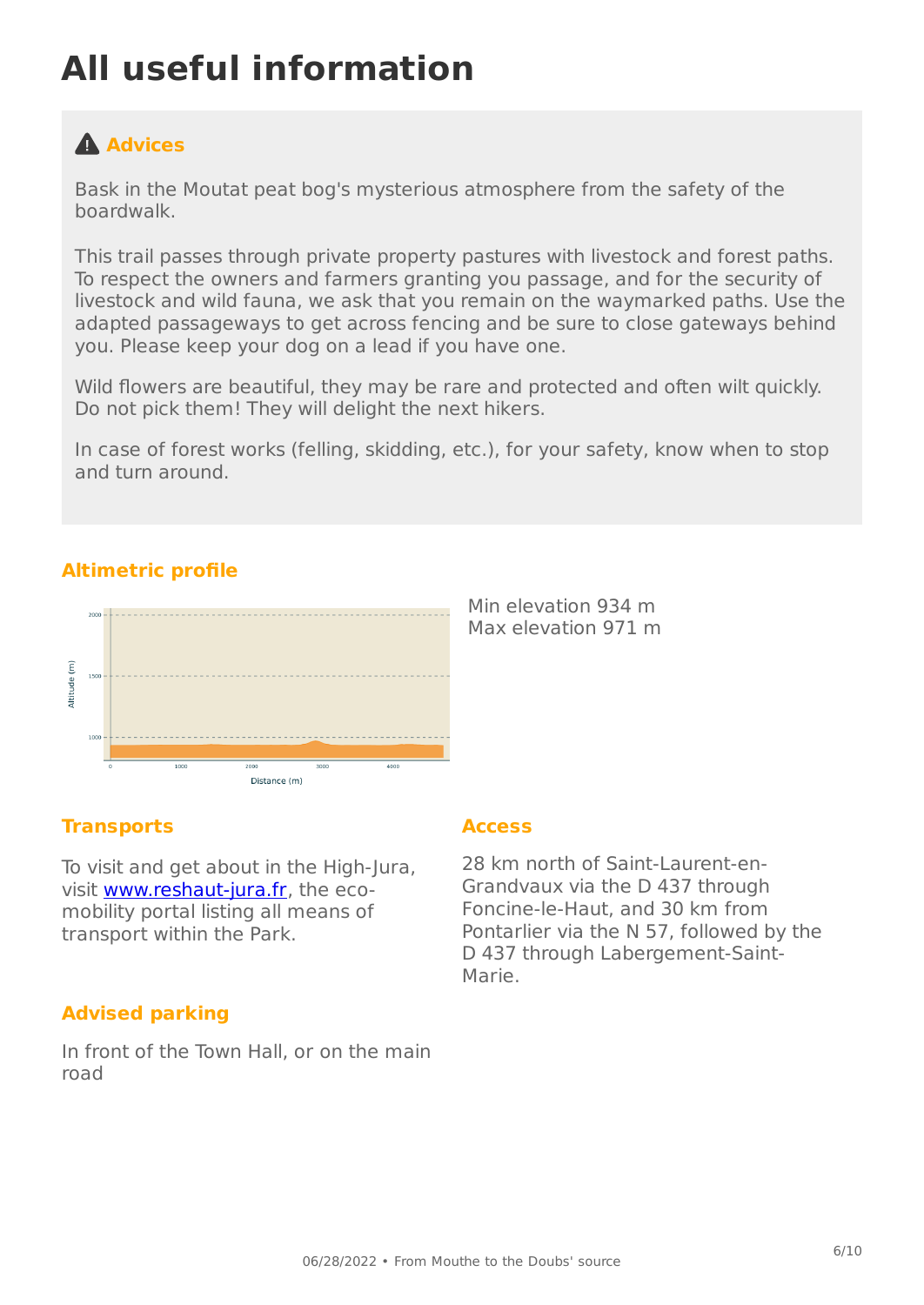# **Information desks**

Tourist information centre - Val de Mouthe 45 Grande Rue, 25240 Mouthe Tel : +33 (0)3 81 69 22 78 <http://www.otmouthe.fr/>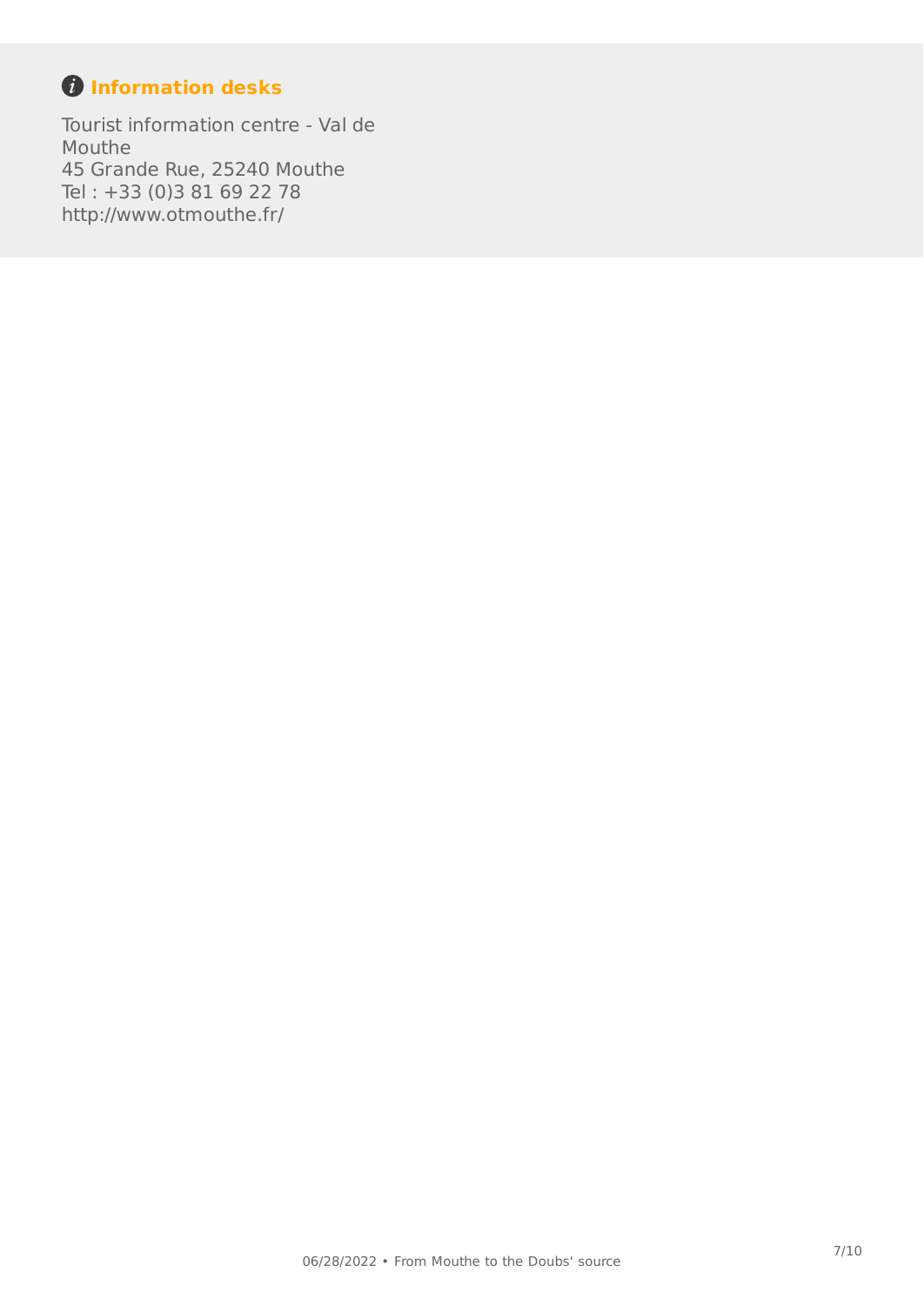# **On your path...**



### Mouthe Town Hall (A)

This building dated 1849, designed in the style of a Renaissance chateau under the reign of Louis Philippe, is flanked by four polygonal towers. The towers were originally covered in wood shingles which were replaced with zinc. The Mouthe town hall is registered on the complementary inventory of Historical Monuments since 21 June 1990.

Attribution : PNRHJ / Véronique K. Simon



#### The Transjurassienne (B)

In Mouthe, 4,500 participants cross the finishing line to this race that has become the largest popular French Nordic ski event. Created in 1979, this race pits competitors against each other in various events, in classical styles and in skating, and passes through the *départements* of the Jura and of the Doubs.

Attribution : PNRHJ / Florian Marguet



### Exploitation of the peat by Man (C)

During the 18th century, with dwindling wood resources, inhabitants of the High-Jura turned to another less-efficient combustible: the peat. Once dried, it burns slowly with a characteristic pungent smell. Its extraction was carried out in spring, and then the bricks were piled into "lanterns" throughout the summer. Finally, they were stored in barns to dry before being used. Save for rare exceptions, in the High-Jura, this combustible ceased being exploited in the 1950s. The mounds that can been seen from the adapted platform are traces of this peat bog's past exploitation.

Attribution : Collection Pierre Perrier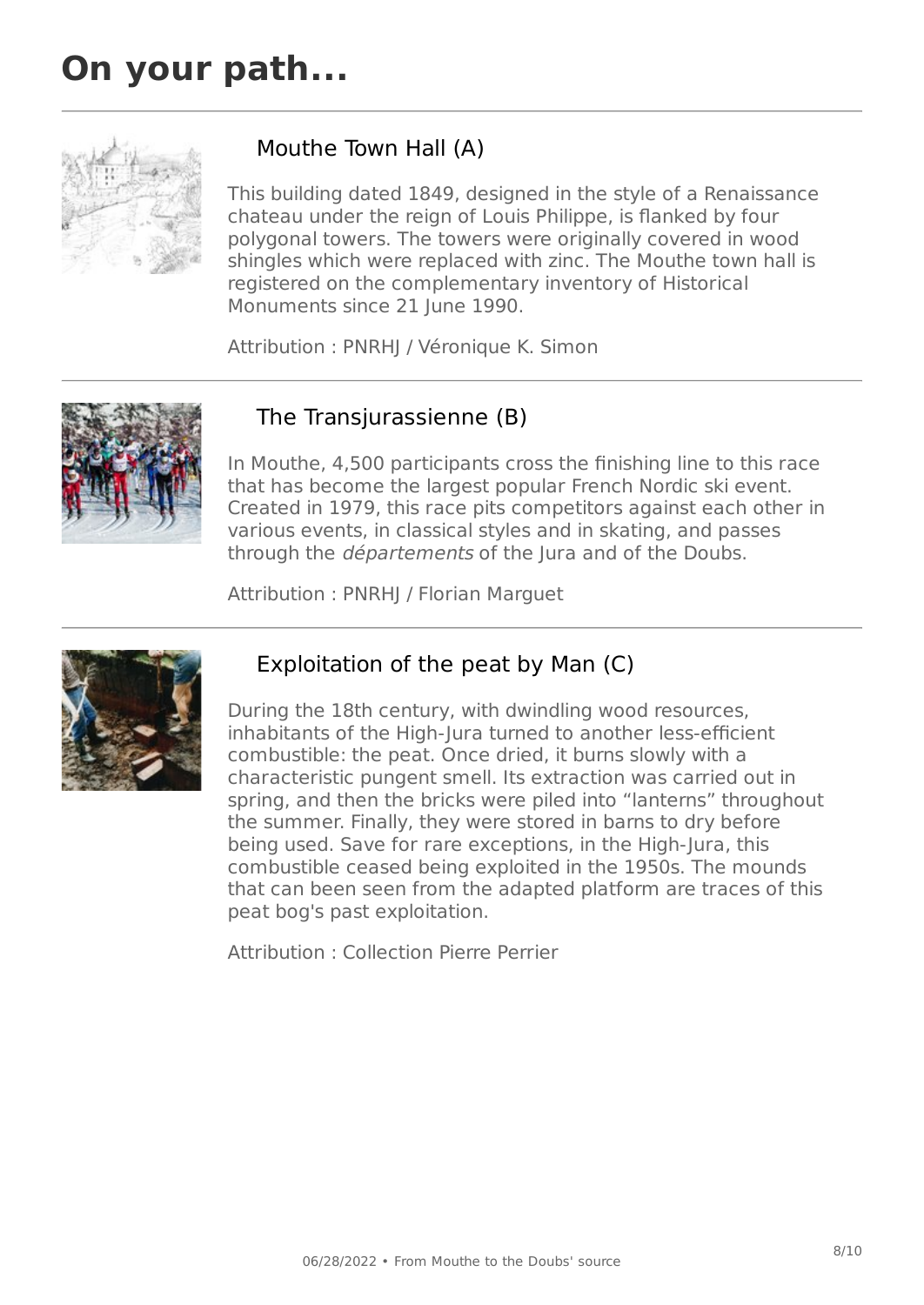

## Peat moss (D)

This moss grows on soil engorged with water, where "food" is limited. Like a sponge, this moss is able to store up to 30 times its weight in water. They grow from their upper extremity and die at the base. By releasing acidic compounds, they limit competition amongst other plants and prevent the development of organisms that contribute towards deteriorating organic matter. The older layers of peat moss do not rot, or they do so very little: their accumulation produces peat at a rate of 3 to 5 cm per century.

Attribution : PNRHJ / Marion Brunel



### The moorland clouded yellow, inseparable from its peat bogs (E)

The moorland clouded yellow lives near peat bogs, where the bog bilberry grows, its host plant. It deposits its eggs onto its leaves, which also serve to feed the caterpillar. It is as a caterpillar that the moorland clouded yellow spends its winter, before turning into a chrysalis in the spring and being born into this beautiful yellow butterfly. In June and July, the adult butterfly gathers pollen in the surrounding wetlands, fluttering from flower to flower.

Attribution : Wolfgang Wagner



### The Moutat peat bog (F)

A wooden boardwalk allows visitors to enter the peat bog's environment without deteriorating it. The peat is a result of the slow accumulation of plants that do not deteriorate due to the permanent humidity of the site. This peat is a large stock of trapped carbon. Did you know that a drying peat bog a size of a football field releases as much CO2 in the atmosphere as a family car travelling 145,000 km, i.e. 3.5 times around the Earth.

Attribution : PNRHJ / Pierre Levisse